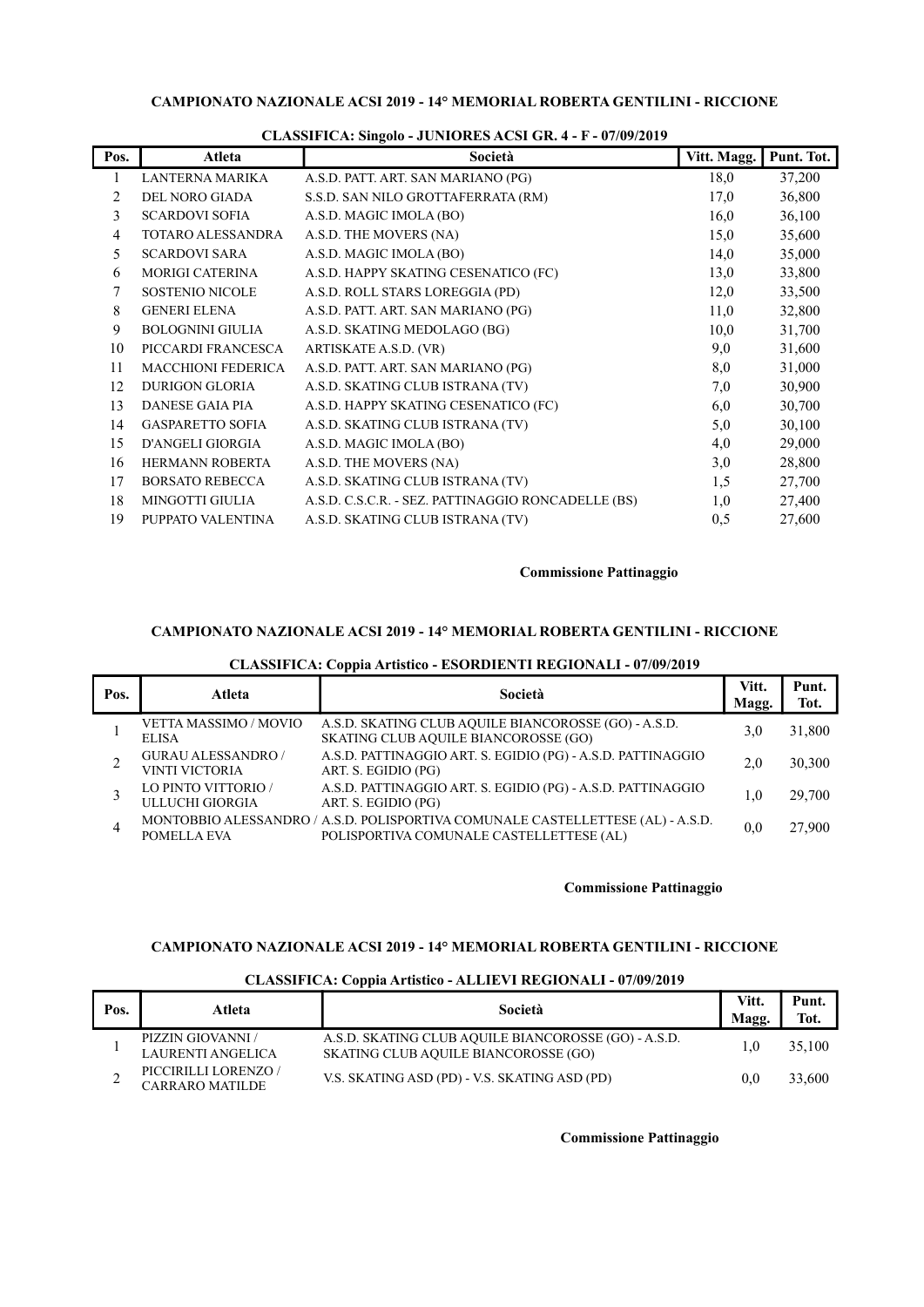| Pos. | Atleta                                  | Società                                                                  | Vitt.<br>Magg. | Punt.<br>Tot. |
|------|-----------------------------------------|--------------------------------------------------------------------------|----------------|---------------|
|      | <b>BIBI MATTIA / LEONARDI</b><br>TERESA | A.S.D. B-SIDE ROLLER FOLIGNO (PG) - A.S.D. B-SIDE ROLLER<br>FOLIGNO (PG) | $0.0\,$        | 27,100        |

### CLASSIFICA: Coppia Artistico - PRIMI PASSI MASTER - 07/09/2019

### Commissione Pattinaggio

## CAMPIONATO NAZIONALE ACSI 2019 - 14° MEMORIAL ROBERTA GENTILINI - RICCIONE

#### CLASSIFICA: Coppia Artistico - PULCINI CLASSIC - 07/09/2019

| Pos. | Atleta                                  | Società                                                                                   | Vitt.<br>Magg. | Punt<br>Tot. |
|------|-----------------------------------------|-------------------------------------------------------------------------------------------|----------------|--------------|
|      | PISCHIANZ MICHELE /<br>STEPANCIC CHIARA | A.S.D. SKATING CLUB GIONI TRIESTE (TS) - A.S.D. SKATING<br><b>CLUB GIONI TRIESTE (TS)</b> | $0.0\,$        | 32,600       |

#### Commissione Pattinaggio

## CAMPIONATO NAZIONALE ACSI 2019 - 14° MEMORIAL ROBERTA GENTILINI - RICCIONE

### CLASSIFICA: Coppia Danza - ESORDIENTI REGIONALI - 07/09/2019

| Pos. | Atleta                                    | Società                                                                                              | Vitt.<br>Magg. | Punt<br>Tot. |
|------|-------------------------------------------|------------------------------------------------------------------------------------------------------|----------------|--------------|
|      | MONTOBBIO ALESSANDRO /<br>PICASSO AZZURRA | A.S.D. POLISPORTIVA COMUNALE CASTELLETTESE (AL) -<br>A.S.D. POLISPORTIVA COMUNALE CASTELLETTESE (AL) | 0.0            | 26.100       |

#### Commissione Pattinaggio

## CAMPIONATO NAZIONALE ACSI 2019 - 14° MEMORIAL ROBERTA GENTILINI - RICCIONE

### CLASSIFICA: Gruppo - SEZ. PROMOTIONAL CAT. MINI QUARTET - 07/09/2019

| Pos. | Atleta                                     | Società                                          | Vitt.<br>Magg. | Punt.<br>Tot. |
|------|--------------------------------------------|--------------------------------------------------|----------------|---------------|
|      | PRINCESS MAGIC CIRCUS                      | ARTISKATE A.S.D. (VR)                            | 3,0            | 61,200        |
|      | ZAFFIRO ROSA LE QUATTRO<br><b>STAGIONI</b> | A.S.D. ACCADEMIA PATTINAGGIO SANDONATESE<br>(VE) | 2.0            | 44,700        |
|      | LITTLE STARS RUBACUORI                     | A.S.D. SKATING CLUB ISTRANA (TV)                 | $1.0\,$        | 39,200        |
|      | SMERALDO APACHE                            | A.S.D. ACCADEMIA PATTINAGGIO SANDONATESE<br>(VE) | 0.0            | 37,400        |

#### Commissione Pattinaggio

## CAMPIONATO NAZIONALE ACSI 2019 - 14° MEMORIAL ROBERTA GENTILINI - RICCIONE

### CLASSIFICA: Gruppo - SEZ. PROMOTIONAL CAT. MASTER QUARTET - 07/09/2019

| Pos. | Atleta                                   | Società                                     | Vitt.<br>Magg. | Punt.<br>Tot. |
|------|------------------------------------------|---------------------------------------------|----------------|---------------|
|      | <b>OUEEN QUARTET NOTTE DELLA TARANTA</b> | A.S.D. MONTESILVANO SKATING ACADEMY<br>(PE) |                | 40,900        |
|      |                                          | A.S.D. SKATING CLUB ISTRANA (TV)            | 0.0            | 39.300        |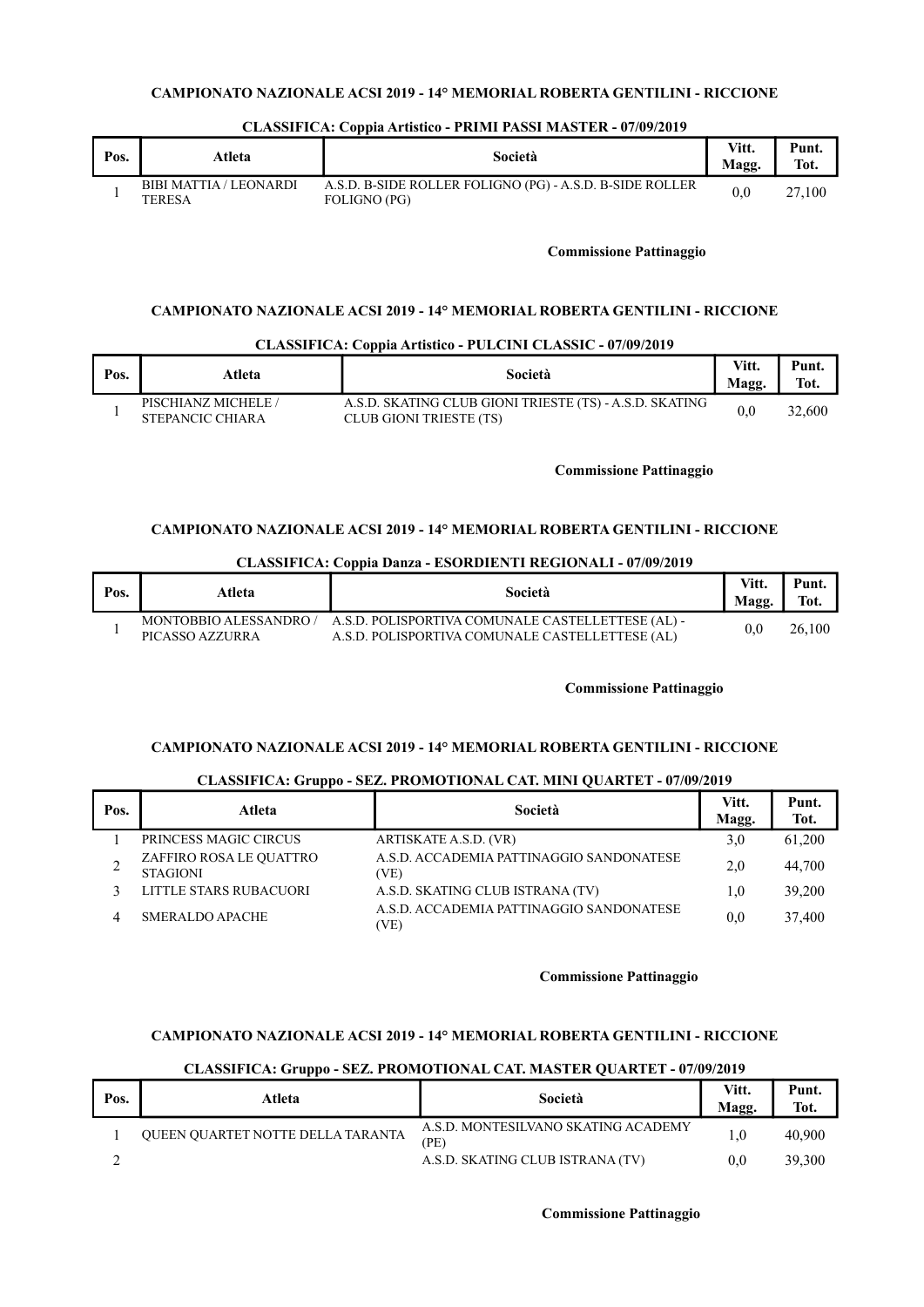### CLASSIFICA: Gruppo - SEZ. PROMOTIONAL CAT. MASTER QUARTET - 07/09/2019

| Pos. | Atleta                                       | Società | Vitt.<br><b>Magg.</b> | $p$ unt.<br>Tot. |
|------|----------------------------------------------|---------|-----------------------|------------------|
|      | IMAGINE LA STRADA DELLA<br>TTTC<br>∩∐<br>ART |         |                       |                  |

META

### Commissione Pattinaggio

## CAMPIONATO NAZIONALE ACSI 2019 - 14° MEMORIAL ROBERTA GENTILINI - RICCIONE

## CLASSIFICA: Gruppo - SEZ. PROMOTIONAL CAT. MIDDLE QUARTET - 07/09/2019

| Pos. | Atleta                                                | Società                                          | Vitt.<br>Magg. | Punt.<br>Tot. |
|------|-------------------------------------------------------|--------------------------------------------------|----------------|---------------|
|      | QUARTETTO CRYSTALLIZE IL DESTINO NELLE<br>NOSTRE MANI | A.S.D. SKATING CLUB ISTRANA (TV)                 | 4.0            | 48,400        |
|      | DARK STARS MOTOCICLISTE                               | A.S.D. PATTINAGGIO ART. S. EGIDIO (PG)           | 3.0            | 47,200        |
|      | GIADA LA PERLA DEL DRAGO                              | A.S.D. ACCADEMIA PATTINAGGIO<br>SANDONATESE (VE) | 2.0            | 45,300        |
|      | <b>STARDUST TREE OF LIFE</b>                          | A.S.D. FRATELLANZA ZINOLESE (SV)                 | 1.0            | 43,000        |
|      | <b>SAN NILO ROLLER TEAM BIG SHOW</b>                  | S.S.D. SAN NILO GROTTAFERRATA (RM)               | 0.0            | 42,800        |

#### Commissione Pattinaggio

### CAMPIONATO NAZIONALE ACSI 2019 - 14° MEMORIAL ROBERTA GENTILINI - RICCIONE

## CLASSIFICA: Gruppo - SEZ. FISR CAT. QUARTETTI DIV. NAZ. - 07/09/2019

| Pos. | Atleta                   | Società                                                                                                   | Vitt.<br>Magg. | Punt.<br>Tot. |
|------|--------------------------|-----------------------------------------------------------------------------------------------------------|----------------|---------------|
|      | <b>DARK</b>              | BLU STONE THE LIGHT IN THE A.S.D. PATT. ART. S. EGIDIO (PG) / A.S.D. PATT. ART. S.<br><b>MARIANO</b> (PG) |                | 55,600        |
|      | <b>REVER DAVID BOWIE</b> | A.S.D. PATTINAGGIO ART. S. EGIDIO (PG)                                                                    | 0.0            | 53,200        |

### Commissione Pattinaggio

## CAMPIONATO NAZIONALE ACSI 2019 - 14° MEMORIAL ROBERTA GENTILINI - RICCIONE

### CLASSIFICA: Gruppo - SEZ. PROMOTIONAL CAT. MINI GROUP - 07/09/2019

| Pos. | Atleta                             | Società                                          | Vitt.<br>Magg. | Punt.<br>Tot. |
|------|------------------------------------|--------------------------------------------------|----------------|---------------|
|      | SILVER EAGLES IL GIOCO<br>DELL'OCA | A.S.D. SKATING CLUB DON BOSCO (TV)               | 1.0            | 49,000        |
|      | RUBINO STORIA DI UN BURATTINO      | A.S.D. ACCADEMIA PATTINAGGIO SANDONATESE<br>'VE) | 0.0            | 43,300        |